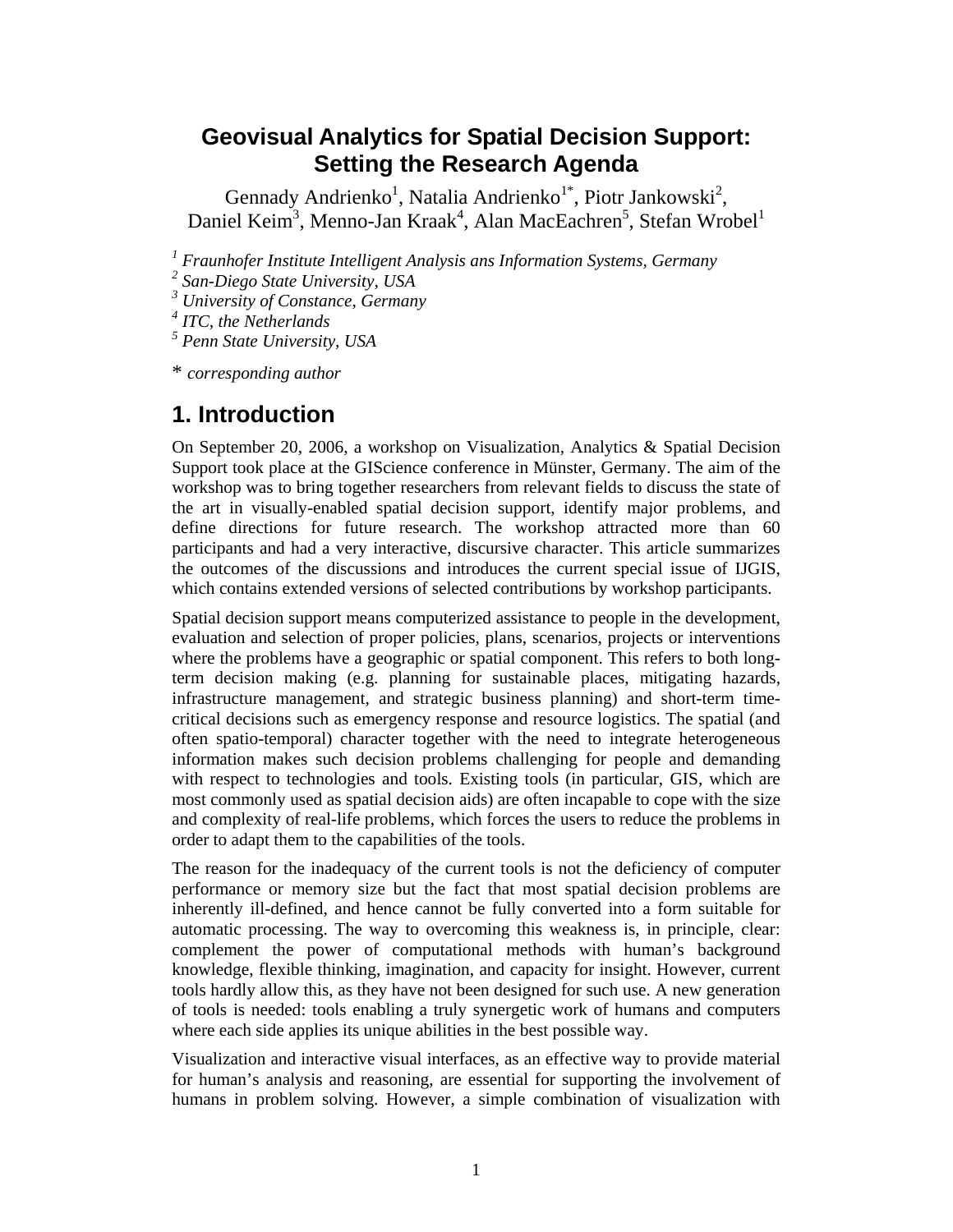computational analysis and modeling is not sufficient for facilitating the mutual reinforcement of the abilities of humans and computers. New methods are needed, and such methods can only result from a focused cross-disciplinary research based on the achievements in the fields of geovisualization and information visualization, human-computer interaction, geographic information science, operations research, data mining and machine learning, decision science, cognitive science, and other disciplines, so that a synergy of approaches and technologies could lay a basis for a synergy between humans and computers in solving complex decision problems.

Presently, the research on visualization and computational support for space-related problem solving and decision making have been mostly developing in separation, which can be easily noted, in particular, from the presentations at the workshop. Therefore, concerted efforts are required for establishing the new research area and building a research community where an appropriate range of competences is combined with an appropriate breadth of thinking.

We suggest the name 'Geovisual Analytics for Spatial Decision Support' for the cross-disciplinary research that looks for ways to provide computer support to solving space-related decision problems through enhancing human capabilities to analyze, envision, reason, and deliberate. The name emphasizes the link with the emerging research discipline of Visual Analytics (Thomas and Cook 2005). Geovisual Analytics for Spatial Decision Support can be viewed as sub-area of Visual Analytics with its specific focus on space and time posing specific research problems and calling for special approaches to solving more generic research problems of Visual Analytics.

Three aspects distinguish Geovisual Analytics for Spatial Decision Support from Visual Analytics in general. They are: (1) complex nature of geographic and temporal spaces, (2) multiple actors, and (3) tacit criteria and knowledge. Before discussing these aspects in more detail, let us consider a few examples of spatial decision problems. Although the examples may seem quite commonplace to a typical reader of IJGIS, one should bear in mind that, despite of the ordinariness of these problems, they are **not** yet adequately solved by means of GIS or other existing technologies but can at best be tackled after a substantial reduction in size and complexity. It is the goal of Geovisual Analytics to find a way out of this forced simplification.

# **2. Examples of spatial decision problems**

### *2.1. Example 1*

Let us start with a "simple" example of selection of a house for living, or a site for company's office, or a locale for a congress or a sports championship, or a place for the treatment of toxic wastes. This class of problems, known as "site selection", has become a classical case where the combination of the GIS technology with the methods of multi-criteria decision analysis (MCDA) (Malczewski 1999) works fairly well. However, a closer look on how such problems are usually solved may disclose that a large part of relevant information is often left aside in order to make a problem manageable. Thus, a good choice of a house requires paying attention to the relationships between a building that one may find desirable and be able to afford and spatial and temporal conditions in which the building is situated, including traffic patterns, socio-demographic make-up of the neighborhood, proximity to and quality of services, future growth of the neighborhood, to name but a few. The cognitive difficulty of accounting for all relevant aspects forces the decision makers into the use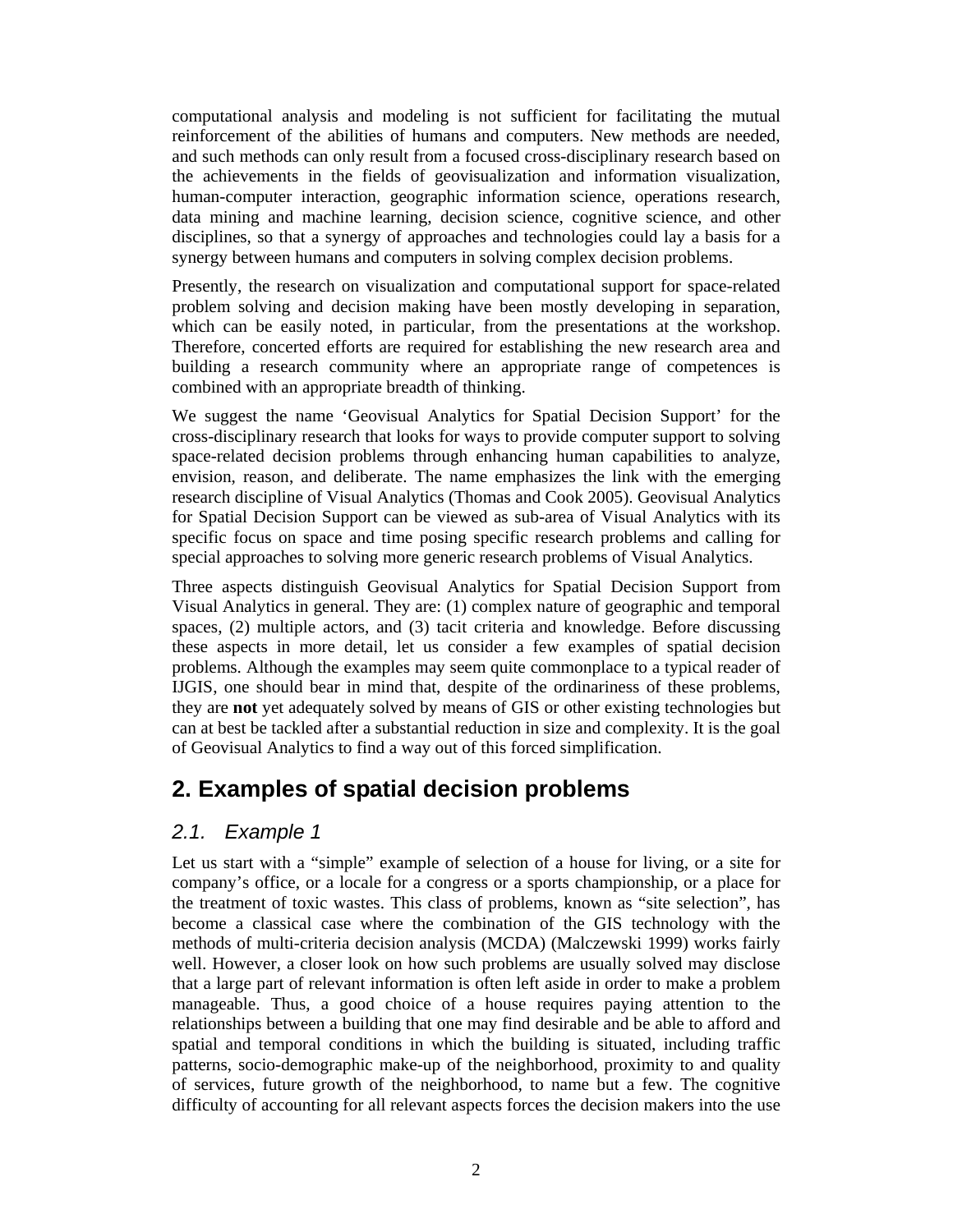of a "reduced processing strategy", in which only a few criteria are taken into account, for example price, overall house quality, and the quality of schools in the area. This may not be extremely harmful when it comes to selecting a new house, but it may well be when it comes to more crucial endeavors.

Would the availability of data and tools for processing such data and presenting their meaning both visually and numerically sway one to adopt a full processing strategy and deal with existing problems in more rigorous and open ways? If so, what kind of tools would be needed and how should they be integrated to afford an effective conveyance of meaning?

## *2.2. Example 2*

Many domains require planning of various actions distributed in geographical space and *time*. The examples include:

- Retail outlet location decisions: where, when, and what outlet should be opened, closed, or modified; what should be the size and profile of each outlet;
- Ground water management: how much water can be taken from each well in different time periods, when and where to restrict the water withdrawals;
- Forest management: where and when to harvest the wood (and how much), where and when to plant new trees, and thin out the plantations; what species to plant where.

Such applications require the examination of numerous possible variants of spatiotemporal distribution of actions (termed *scenarios* from here onwards) and dealing with complex, heterogeneous information involving geographical space, time, characteristics of places (infrastructure, demography, environment, land use, climate, ...), properties of time moments and intervals (seasons, periods of different agricultural activities, ...), attributes of the actions (character, scope, expenses, gains, ...), interests of different stakeholders, as well as various related phenomena such as market trends.

A range of computational methods have been developed to deal with the complexity of real-world decision making problems, such as the three examples noted above. For instance, simulation and optimization models and tools are devised and applied to generation and evaluation of possible scenarios. However, the choice of the scenario to follow cannot be fully automated as it usually depends on multiple criteria, and not all of them can be easily quantified for automatic processing. In particular, important criteria related to properties of the spatial and/or temporal distribution of actions are usually hard to express numerically, and the quality of a scenario can only be judged by a human analyst on the basis of his/her domain expertise and knowledge of the study area. Thus, the analyst may prefer an even distribution of small-size enterprises in some regions and focused interventions in specific places in other regions. All such preferences cannot be specified in advance and translated into routines for automatic evaluation since they usually result from investigating the possible variants of the distribution. For this purpose, the analyst needs the scenarios and the related information appropriately presented, for example, on a map.

Since it is physically impossible for an analyst to review all possible scenarios, computational support is absolutely necessary. The support may involve, for example, clustering of scenarios by similarity and generalization of the resulting groups of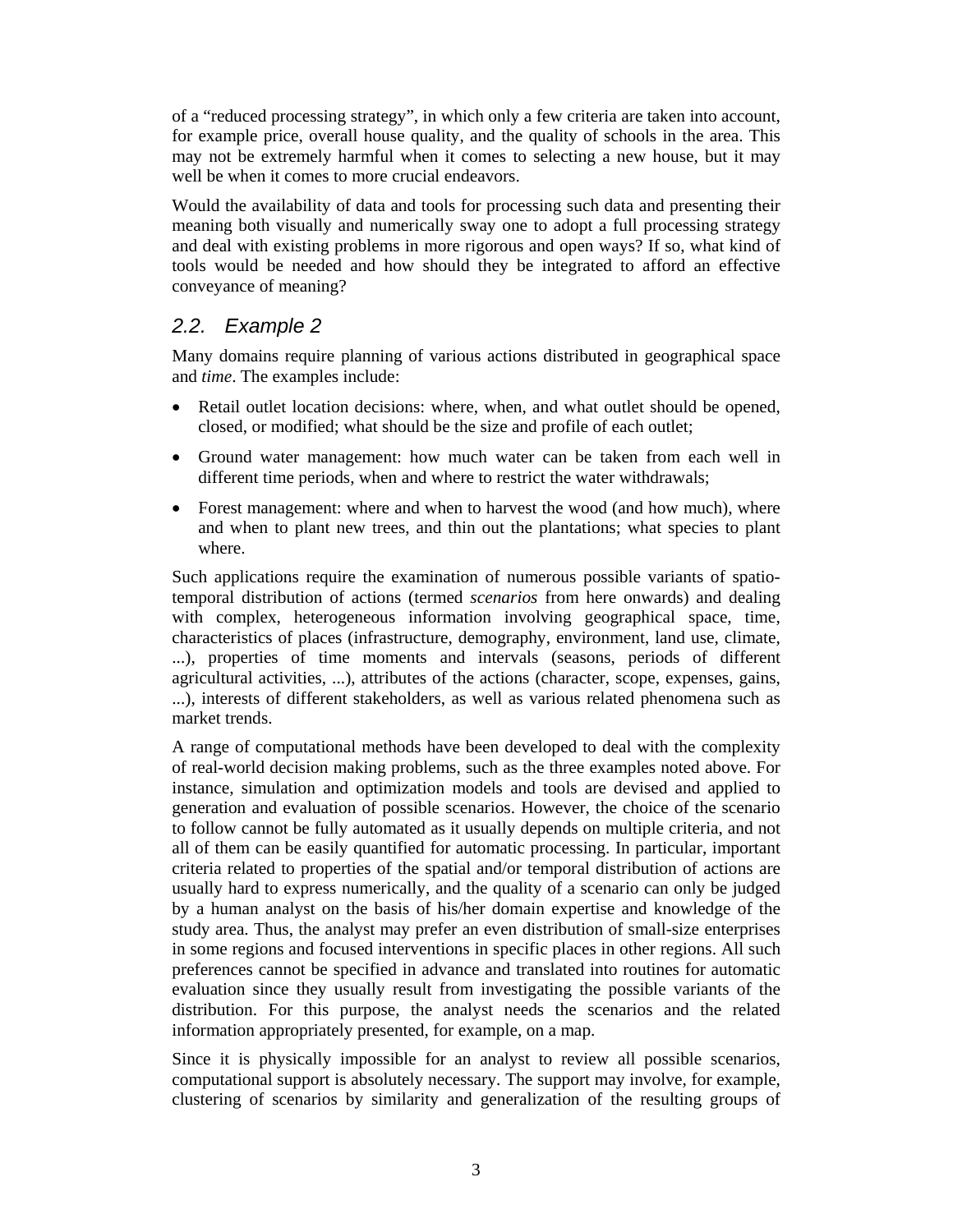scenarios so that the analyst can explore and evaluate the categories of scenarios by means of an appropriate interactive visual interface.

Furthermore, effective problem solving requires the user to actively *guide* the work of the computational models in order to overcome the computer's inability to incorporate intangible knowledge and criteria. Such an approach improves the quality of the generated solution variants and simultaneously reduces the breadth and/or depth of the search, and hence saves the computation time and user's efforts on examining the model's output, which becomes substantially smaller. Hence, the user should be able to interact with the computational models and get immediate feedback in an appropriate form. Interactive visual interfaces play an essential role here. This sort of synergy between computational and visual methods of analysis is key to supporting this class of problems effectively.

#### *2.3. Example 3*

Quite different from the previous two examples is decision making in time-critical applications, in particular, in emergency situations. Imagine, for example, the problem of planning the evacuation of people from a disaster-affected zone (assuming that the decision about the evacuation, which is in its own right a very difficult problem, has been already made). A planner needs to know the geography of the place, in particular, the roads and their characteristics, where people live, how many people are in the area (a more complex issue than knowing the recorded population), what transportation means can be used and where they are at the current moment. He or she needs to find suitable places for shelters, define meeting points and evacuation routes, and schedule the transportation. Particular care must be taken of casualties and particularly vulnerable people such as the elderly, disabled, hospital patients, or prisoners, who may need additional help, special transport, special destinations, and/or other special measures. The routes chosen must be as safe as possible, and the evacuation must be scheduled so as to minimize the harm to the people. For casualties and seriously sick people (e.g. those needing life support measures), the time of evacuation and the right choice of the destinations are extremely critical. However, delays are also harmful to all other people because of increasing the risk to people's lives or the damage to their health. For example, if there is a release of a toxic substance, the level of contamination increases with the time spent in the affected zone.

When the plan is ready and the evacuation is under way, rapid changes of the situation require one to check whether the plan is still valid and consider adapting the plan to the new situation or even complete re-planning. The changes that require quick reaction include new casualties appearing, a road becoming impassable, fuel shortages, a destination becoming unreachable, a vehicle being damaged, some routes taking more time than initially estimated, or delays in meeting the schedule for any other reasons.

In emergency situations, analysts and decision makers do not have time to consider all possible variants of problem solutions in detail or to search for an optimal variant. The cost of an error, however, may be very high. In addition to the lack of time for analysis, time pressure and associated stress can cause people to overlook or forget something important. Therefore, decision support systems must provide support for distributed, shared memory along with efficient and intelligent computational and knowledge management tools that alert participants to key decision points, provide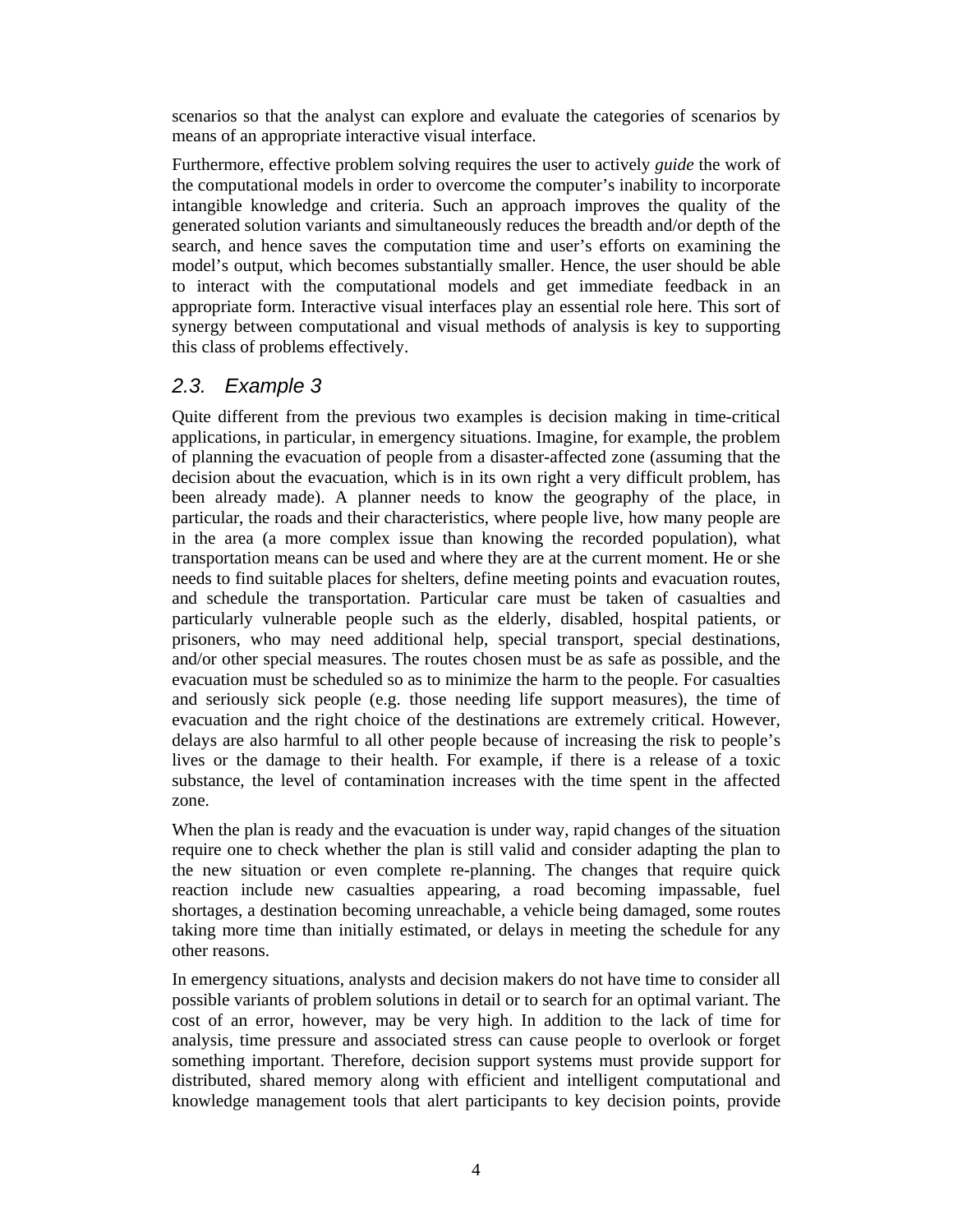reminders about and access to relevant prior information, and present and rate available options. Furthermore, as noted above, decision-making in emergency situations is a dynamic process in which key parameters change quickly. Hence, tools must do more than display the end results of a database query or of alternatives designed by computational analysis; they must support the whole process in such a way that human expertise and system capabilities are iteratively applied and mutually reinforcing. Maps and related visualization tools are obviously fundamental here.

These examples clarify what is meant by space-related decision problems (or, more concisely, spatial decision problems), which need to be supported by visual analytics methods and tools. Note that spatial decision problems are often also time-related. Let us now explain the meaning of the three aspects, complex nature of geographic space, multiple actors, and tacit criteria, which make Geovisual Analytics for Spatial Decision Support a valid research area.

# **3. Specific features of spatial decision problems**

## *3.1. Complex nature of geographic space*

The structure and properties of geographic space (or, more generally, physical space) differ radically from those of abstract (mathematically defined) spaces, which are usually dealt with in analyzing general types of data and information. There is a wealth of literature discussing "what is special about spatial" (e.g. Anselin 1989, Goodchild 2003); we shall briefly mention just a few aspects. One of the most important differences is the heterogeneity of physical spaces. Thus, in geographic space, oceans and seas are very different from continents and islands, mountains are very different from valleys, forests differ from deserts, coasts differ from inland regions, cities differ from rural areas, countries differ from each other, etc. It is very important to realize that solving spatial problems requires not only taking into account the metric properties of the space and topological relations between objects in the space but also the heterogeneity of the space. Moreover, even the metric properties of physical spaces are quite different from the metric properties of abstract spaces. Thus, distances in geographic space are not the same as Euclidean distances on a plane or in an abstract three-dimensional space; furthermore, distances are often defined in a problem-specific manner. Among the specific characteristics of geographical space there is also the multitude of objects, phenomena, and events occurring in a physical space at different points in time that need to be considered in solving space-time related problems.

The definition of the research agenda for Visual Analytics provides convincing justification for the importance of using visual representations and visual interfaces in analysis and reasoning (Thomas and Cook 2005). Visual representations are even more important where geographical or physical space is involved. The heterogeneity of the space and the variety of properties and relationships in it cannot be adequately represented for fully automatic processing. At the same time, an isomorphic visual representation, such as a map or an orthophoto, allows a human analyst or decision maker to perceive spatial relationships and patterns directly. Furthermore, the map or photo portrays coasts, rivers, relief, state boundaries, cities, roads, etc. and in this way exhibits not only the heterogeneity of the space but establishes the geographic context within which decisions can be made. The analyst or decision maker can grasp this information and relate it to his or her background knowledge about the properties of different parts of the space and take the variation of the properties into account.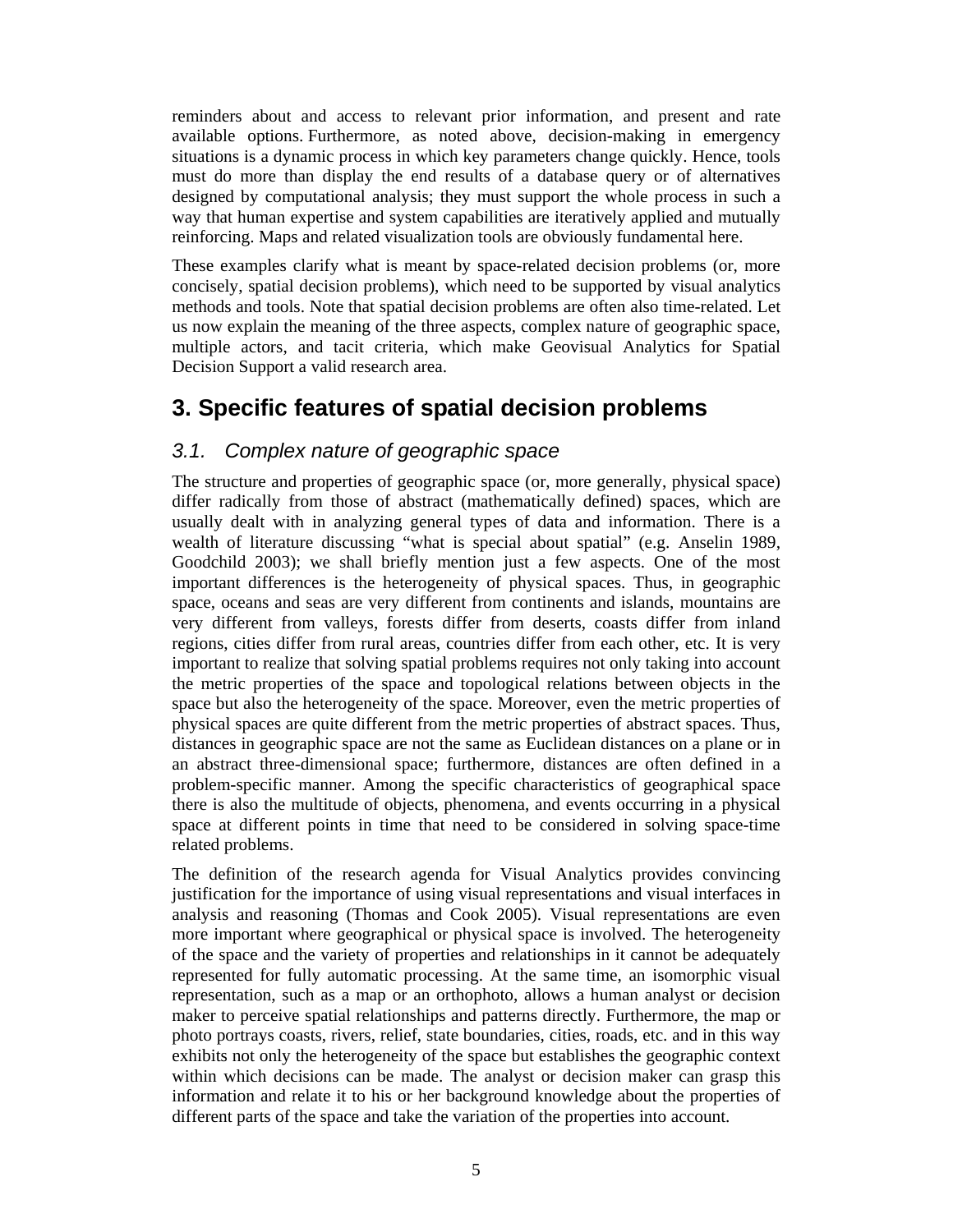However, one should not conclude that a faithful representation of geographic space, like in Google Earth and similar applications, is all what is needed to support spatial problem solving and decision making. Unfortunately, there is a common and growing conception that geovisualisation and the geospatial information science as a whole has been or may be taken over by Google Earth, which is, in essence, a 3D viewer of geospatial data equipped with the capabilities to rotate the globe, zoom in and out, flyover terrain, annotate points of interest, and hyperlink additional geospatial data.

Google Earth technology fuses imagery, terrain, and GIS data to deliver them to their users by means of a client-server architecture, where a Web browser is the client that accesses the data viewing and navigational services on the Google Earth server. Google Earth, however, is not an analytical environment in the sense of quantitative data analysis intelligently integrated with data visualization methods. Basically, Google Earth and similar virtual globes allow the user to view landscape and its observable features. This is insufficient to lend an effective decision support to problems such as emergency management, planning for sustainable growth, or infrastructure project selection. An effective decision support in any of these and other complex spatial decision problems will require techniques and tools that help to articulate a decision goal, discern information from the multitude of data through both data analysis and visualization, create plausible scenarios representing possible courses of action, compute and visualize their impacts, test the stability of scenarios, and prioritize them to help select the right course of action.

The research agenda for Geovisual Analytics for Spatial Decision Support must include the development of methods and technologies that, while sharing the flexibility of Web-based services, will go beyond the geodata viewing capabilities of Google Earth and other virtual globes, and offer analytic-visual support for human reasoning in various types of decision situations.

#### *3.2. Multiple actors with different roles*

In various decision-making processes, not necessarily space-related, it is common that several persons with *different roles* are involved. Thus, people who make decisions are often administrators or politicians who have limited time and/or qualification to assemble information, analyze problems, find possible solution options, and evaluate them. This work is done, depending on the complexity of the problem and the expertise required, by one or more analysts, who then need to present the results of their analyses to decision makers in a summary form. A decision maker often wants only a few clear and easily comparable options to make the final choice. However, in order to make an informed decision, he or she needs to understand, first, where the options come from and why these particular options were selected from the whole space of possibilities and, second, what are the trade-offs associated with choosing each of the options. This raises the importance of effective *communication* of information, where visual representations can be extremely valuable (Tufte 1997), and of 'what-if' testing and comparison of options, where interactive visual interfaces are required.

Besides analysts and decision makers, decision processes often involve various stakeholders, i.e. people or organizations that can be somehow affected by the decisions made. It is usual that stakeholders have differing interests, and any solution option may be beneficial to some of them and disadvantageous for others. It is important to find such solutions where the interests of the stakeholders are balanced in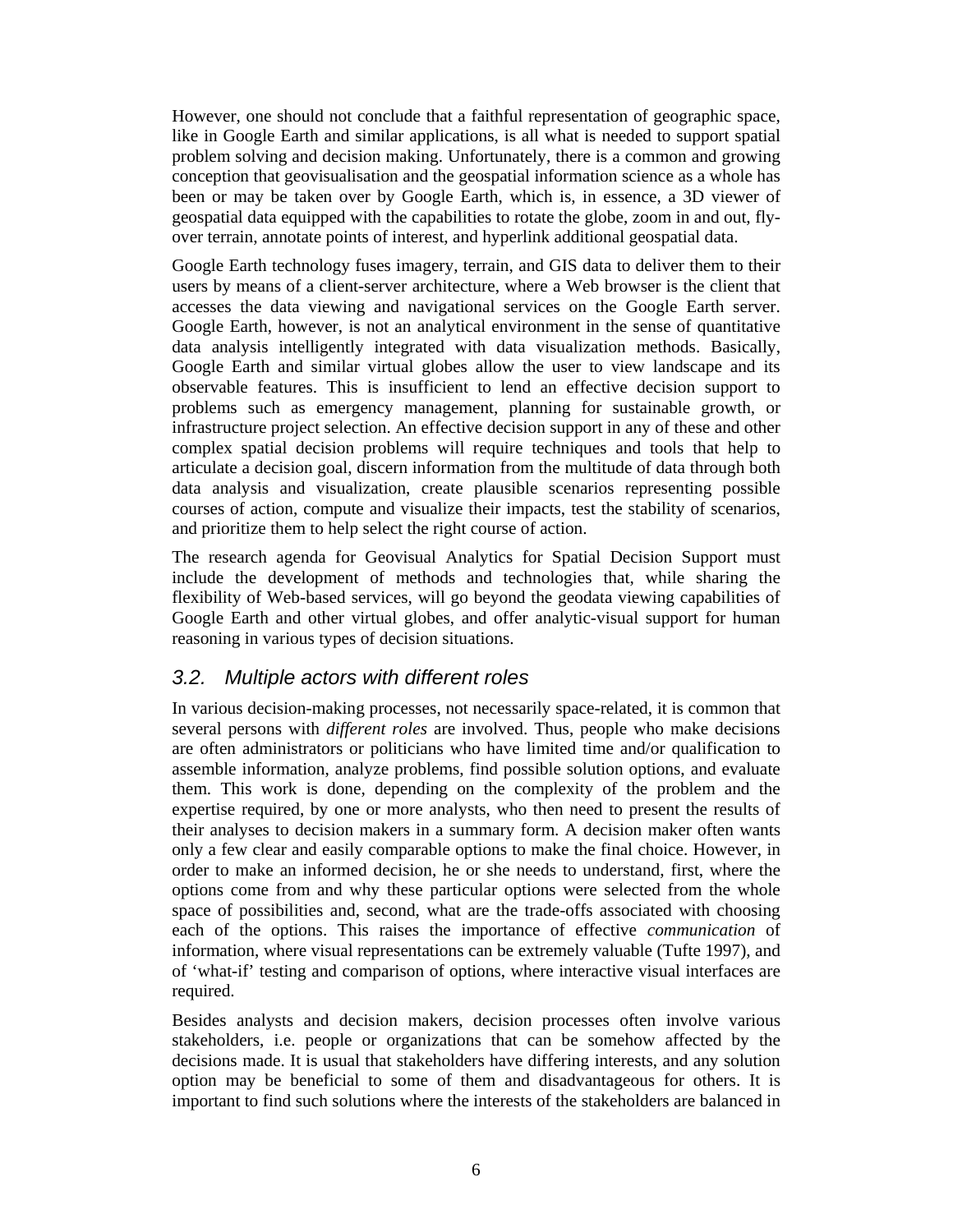a rational way. This requires involvement of the stakeholders in the analysis process, where effective communication of relevant information from the analysts to the stakeholders plays a crucial role as well as the possibility for the stakeholders to evaluate proposed options from the perspective of their interests (of course, all this may not apply to time-critical situations such as emergency evacuation). Like a decision maker, a stakeholder would need an easily understandable presentation of information and easily usable interaction facilities; however, a stakeholder may need a more detailed view of the options and background information or even a tailored visualization that helps him or her to figure out the consequences of each solution.

Furthermore, stakeholders may wish or be expected to contribute to the process of problem analysis, generation of solution options, and evaluation of the options using their background knowledge, preferences, and value-driven evaluation criteria. Hence, adequate support is required for stakeholder-analyst interaction. The supporting software should help the analysts get early input from the stakeholders about decision criteria, information sources, options, etc. and provide mechanisms to present results of analysts' work to the stakeholders and obtain their feedback, often as part of an iterative process. It should also help the stakeholders understand the nature of the problem including the key relationships involved, facilitate their understanding of data and information, and guide them in the process of analysis and evaluation.

Hence, a decision process may involve multiple heterogeneous actors with different roles, interests, levels of knowledge of the problem domain and the territory, and experiences in using visualization and analytical tools. It is also important to emphasize that this is a process that is likely to take an extended period of time and to be iterative; thus the methods and tools must support a process characterized by extended, asynchronous, systematic, multi-person, varied, and complex work.

As an implication, Geovisual Analytics for Spatial Decision Support needs to pay attention to the following issues:

- collaboration how interactive visual interfaces (in particular, map interfaces, which are essential for spatial problems) can enable many actors to work together in the same room, between rooms, between offices, between countries, or even between cultures;
- communication how interactive visual interfaces can facilitate effective transfer of spatially-related information, knowledge, evidence, judgments, considerations, etc. from one actor to another;
- flexibility how to make the interfaces adaptable to the needs and skills of different actors.

#### *3.3. Tacit criteria and knowledge*

In presenting the examples, we have mentioned that some important criteria for evaluating options and making decisions cannot be easily quantified to enable automatic processing, in particular, criteria related to properties of spatial and/or temporal distribution. Moreover, some criteria may be even hard to verbalize or externalize. In addition, decision makers often have their reasons to keep certain criteria implicit, and computer support that requires an absolute transparency from them is unlikely to be fully embraced. Since tacit criteria are habitual and unavoidable in decision processes (Nevo & Wand 2005, Saaty 2005), it is necessary to allow a human analyst or decision maker to apply such criteria in assessing the suitability of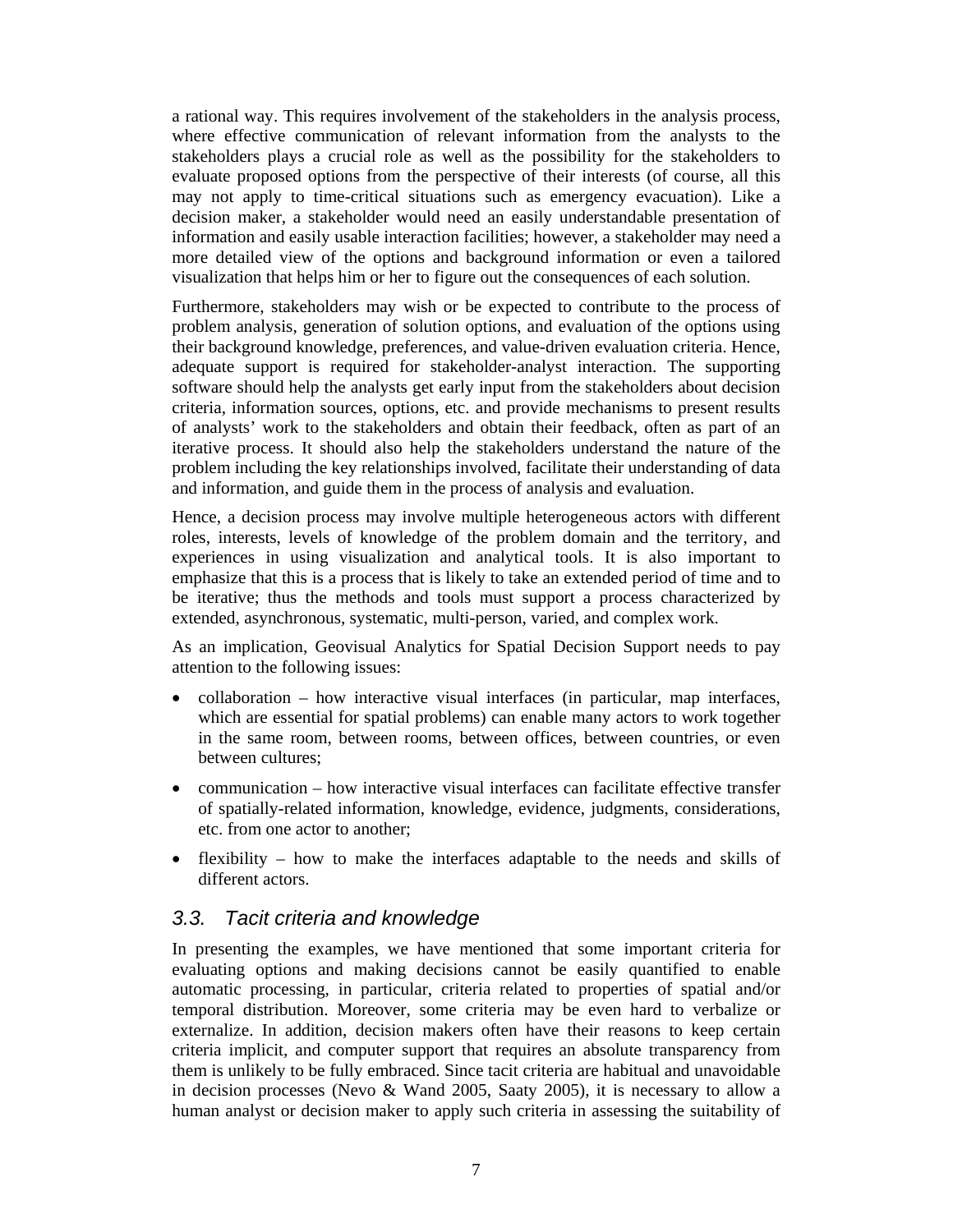each option. For this purpose, he or she needs to *see* the situation and the options and to interact with decision parameters in a flexible way.

Not only decision criteria but also much of conceptual knowledge and expertise required for solving spatial problems are very difficult to capture in algorithms and programs for automated analysis and evaluation. This concerns first of all knowledge related to space and time: properties of various parts of space, spatial and spatiotemporal phenomena and events, spatial and temporal relations, and variation of decision criteria over space and time. Computers are currently much weaker than humans in reasoning about space and time. Hence, it is reasonable to utilize and enhance these abilities of humans as much as possible. In current practices, people employ GIS or other software tools for doing some preliminary work and then apply their tacit knowledge and criteria to the outputs in order to derive final conclusions or make final choices. Geovisual Analytics for Spatial Decision Support should suggest and enable a better strategy so that tacit knowledge can be used throughout the whole process of problem solving to make it more effective and efficient.

Another related issue is the widely known fact that decision making is not always a rational process but is often affected by human's emotions and pre-conceived opinions. In such situations, people tend to use decision support tools mainly to justify the choices they have already made. While it is not realistic to preclude such unintended uses of tools, it may be reasonable to investigate the possibility of creating geovisual interfaces that can stimulate users' willingness to open their minds, set aside prejudices, and consider various decision options.

# **4. Goals of Geovisual Analytics for Spatial Decision Support**

Summarizing the previous discussion, we define Geovisual Analytics for Spatial Decision Support as the research area that looks for ways to provide computer support to solving space-related decision problems through enhancing human capabilities to analyze, envision, reason, and deliberate. It addresses all phases of the decision making process (Simon 1960): analysis of the problem situation (intelligence), finding or building of the possible solution options and evaluation of the options (design), and selection of an appropriate option (choice). It addresses the needs of various actors involved in spatial decision processes: analysts, stakeholders, and decision makers. Visualization and interactive visual interfaces are of primary importance as they can effectively provide material for human's analysis and reasoning. At the same time, the size and complexity of real-life problems necessitate the use of computational tools. The challenge is to achieve a real synergy of human and computer in solving spatial problems.

Geovisual Analytics for Spatial Decision Support is a multidisciplinary field that is built on the basis of research in the areas of geovisualization and spatial decision support as well as geographic information science and other disciplines developing methods for computational analysis of spatial and geographical information, in particular, data mining and statistics. Geovisual Analytics for Spatial Decision Support should also incorporate relevant knowledge and experiences from information visualization, human-computer interaction, computer-supported cooperative work, decision sciences, cognitive sciences, and operations research, in particular, mathematical programming and multiple criteria decision analysis. Developments in text and image analysis may also be relevant.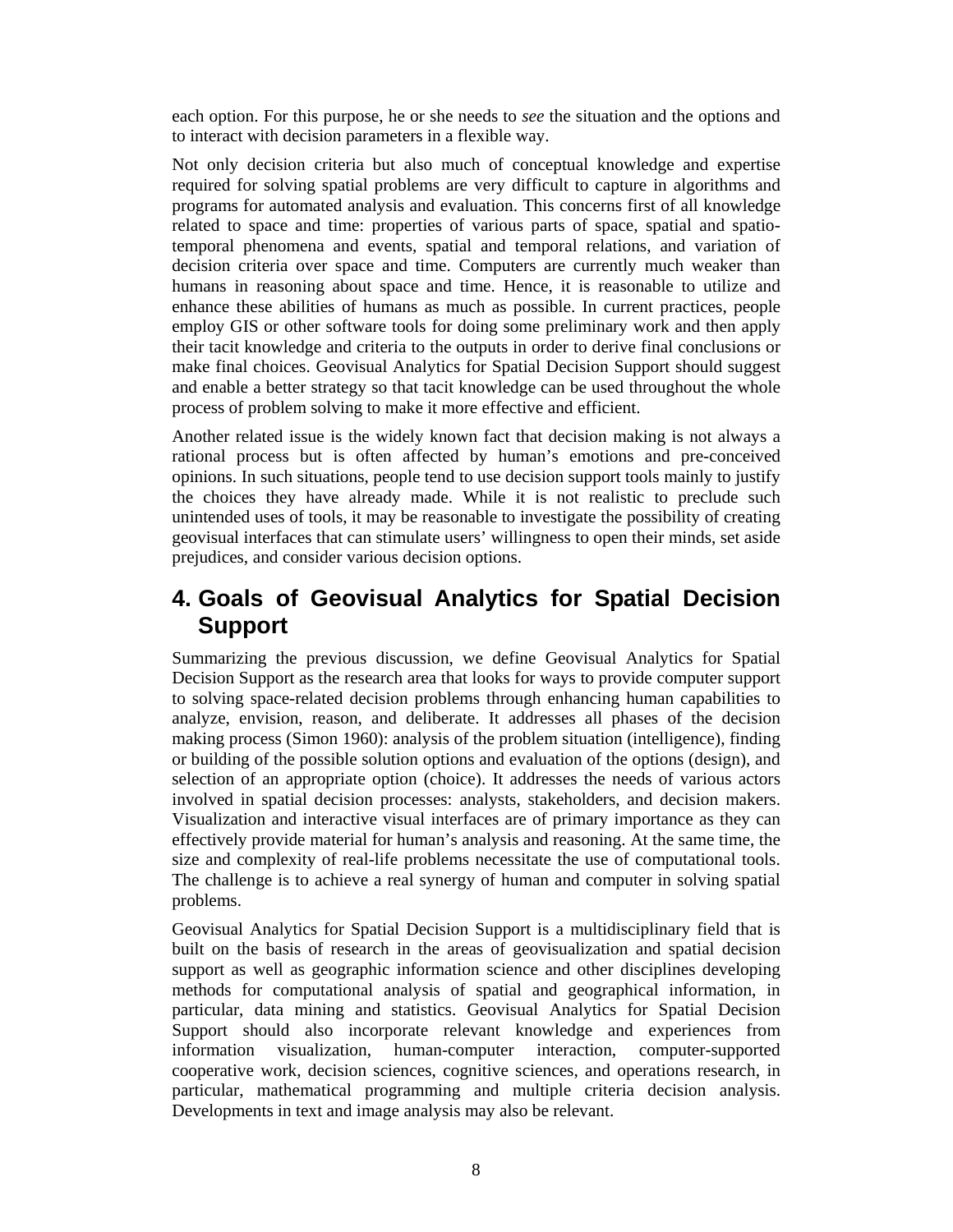The goals of Geovisual Analytics for Spatial Decision Support are consistent with the goals of Visual Analytics (Thomas and Cook 2005) as a more generic research field. Within this broader research area, Geovisual Analytics for Spatial Decision Support pays special attention to handling the complexities of the geographical or, more generally, physical space, to supporting the work of multiple actors with diverse roles, expertise, capabilities, and interests, and to integrating innovative computational technologies into the established human practices of decision making.

# **5. Major research problems and directions**

As a result of the discussions that took place during and after the workshop on Visualization, Analytics, and Spatial Decision Support, several research issues requiring multidisciplinary effort have been identified. These issues are briefly presented below.

#### *5.1. Develop a typology of spatial decision problems*

The three examples of spatial decision problems introduced in Section 2 are quite different and seem to represent distinct problem classes. References to such problem classes can be found in the literature, for example, in (Malczewski 2006):

- land suitability evaluation;
- plan / scenario evaluation;
- site search / selection:
- resources allocation;
- transportation / vehicle routing / scheduling;
- impact assessment;
- location-allocation.

However, this typology seems to be empirical and arbitrary rather than systematic and comprehensive. It is necessary to put it on a solid scientific basis. A first question here is what are the key parameters that define problem types and how do they relate. Some candidates include: spatial extent of territory about which a decision is being made (local, regional, global); temporal extent (time-critical versus long term, onetime decision versus long-term sequence of linked decisions); domain (private, government, industry; planning, management, location-allocation; command and control, public participatory); complexity (which restaurant to pick, whether to evacuate New Orleans); number of decision makers (individual, small team, public). Once categories of decision making are understood, a key question is: Do different types of problems require different kinds of geovisual support? If so, what are the relevant differences that influence the choice of approaches and methods? Is it productive to develop separate methdologies for different phases of problem solving including intelligence, design, and choice?

# *5.2. Support spatial decision-making as a process*

It is necessary to investigate what kind of support would be appropriate for each phase in the process of spatial problem solving and decision making. However, it is important to support the process as a whole rather than each phase separately. It should be borne in mind that the partition of the process into phases is mainly a theoretical model while there is no strict separation in practice. For example, when analyzing a problem (intelligence), an analyst may simultaneously find possible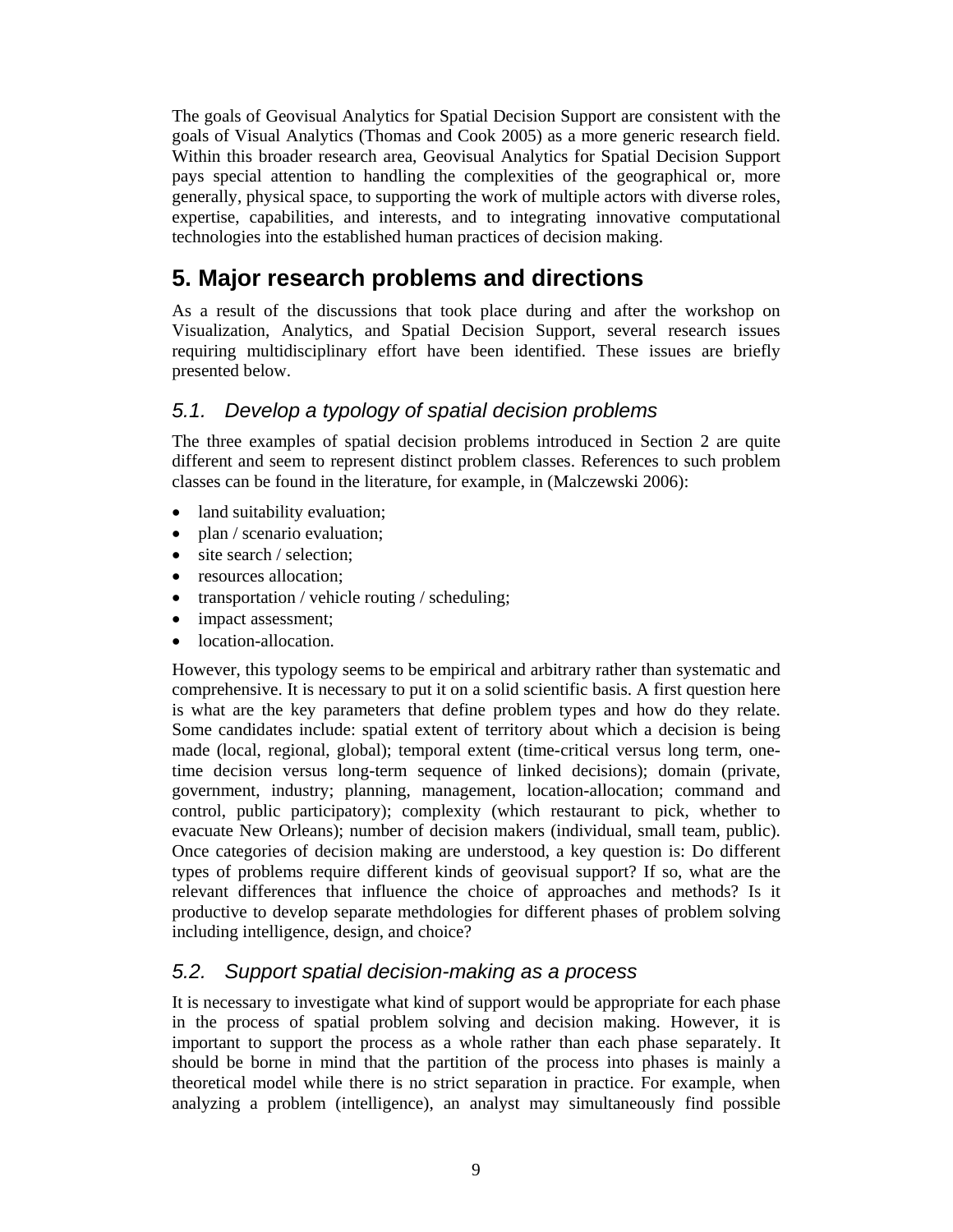solution options (design), immediately evaluate them and prune inadequate variants (choice). Even the simplistic theoretical model assumes that returns to earlier phases are possible. Hence, geovisual analytics tools for spatial decision support should allow easy and intuitive transitions between different kinds of activities and seamless flow of information and knowledge.

## *5.3. Support exploration of the problem and solution options*

In the phase of intelligence, geovisual analytics methods could be helpful in the search for appropriate data and information and bringing together data of various types: spatial, temporal, statistical, qualitative, and multimedia. Yet, the most obvious and the most important role of geovisual analytics in this phase is to support exploration and analysis of problem-relevant information, which is heterogeneous, complex, and often quite sizeable. Special attention needs to be paid to the properties of physical (geographical) space and time. Exploration and analysis of space- and time-related information is also a part of the design phase, when the analyst needs to explore the universe of possible options, which may be quite numerous and/or have complex spatio-temporal structure, like scenarios in example 2 or transportation schedules in example 3. Furthermore, evaluation and comparison of options in the phase of choice also requires dealing with heterogeneous information having spatial and temporal components.

Using the current state of the art in geovisualization (Dykes et al. 2005) as the basis, geovisual analytics requires advances in several areas to support exploration and analysis of information during all phases of spatial decision making. We list the required advances below.

### **5.3.1. Scalability**

Geovisual analytics methods and tools must be scalable with respect to the amount of data, dimensionality, number of data sources and heterogeneity of information, data quality and resolution, and characteristics of various displays and environments such as size, resolution, interaction possibilities, immersiveness, etc.

To cope with the problems of data size and dimensionality, synergetic links need to be established between the geovisualization and data mining (Hand et al. 2001, Han & Kamber 2006) and database technologies (Ramakrishnan & Gehrke 2003). The paper by Guo in this issue describes how data mining together with interactive visual techniques helps in the discovery of spatial patterns guiding the development of proper decision strategies. Bertolotto et al., also in this issue, combine data mining with visualisation to analyse huge spatio-temporal data.

New solutions are required for user interaction with data displays. Current approaches in geovisualization and information visualization assume that data are loaded in the computer memory. In particular, brushing between two or more parallel views is based on fast access to individual data items. This mechanism may not work well enough in the case when data does not fit in the computer memory and has to be presented in an aggregated and generalized form. Even assuming that advances in database technology will soon enable very fast access to data stored out of memory, it will be still not trivial to link parallel views where data are aggregated and summarized in different ways.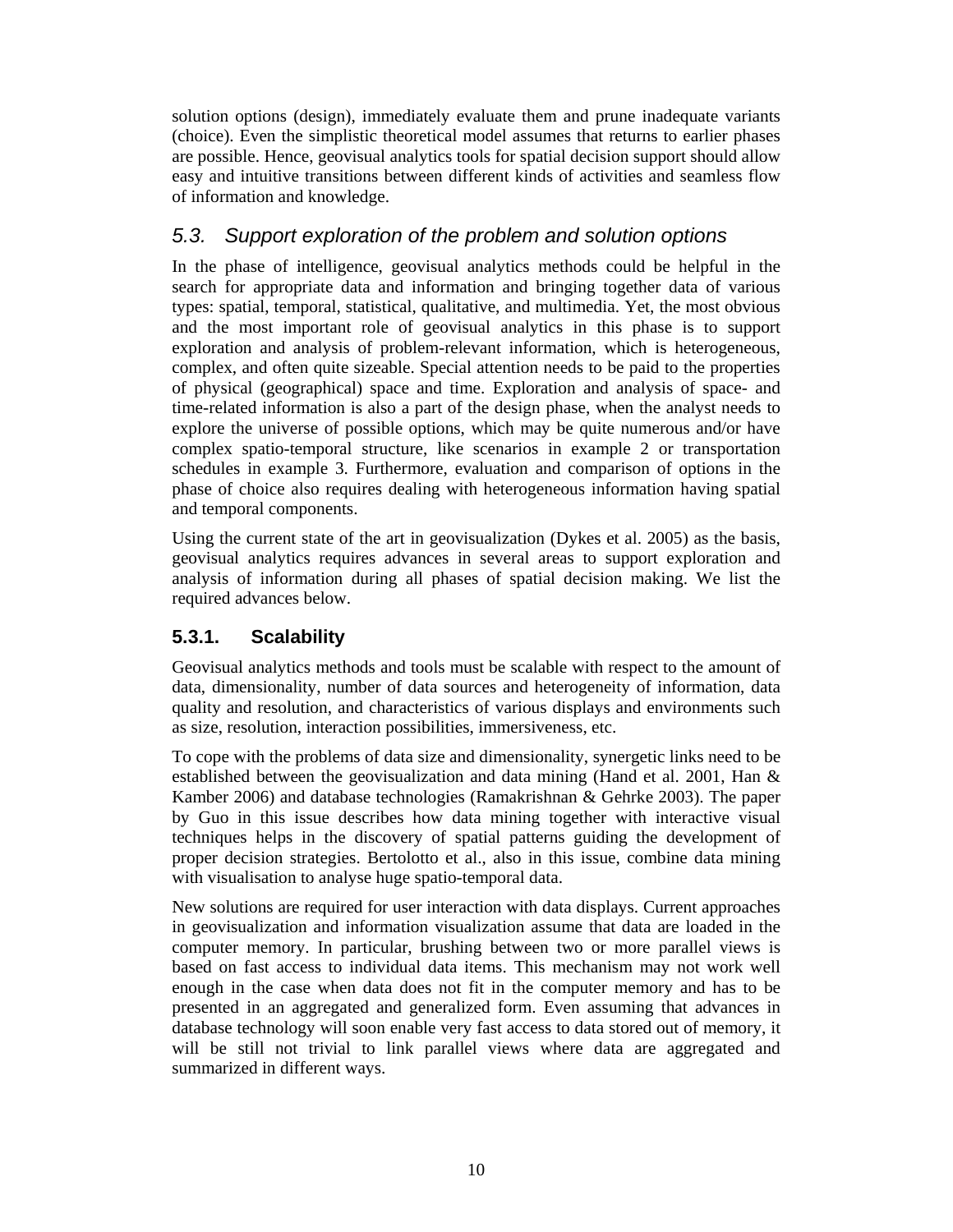#### **5.3.2. Interoperability**

While the issue of tool interoperability is not strictly specific to Geovisual Analytics for Spatial Decision Support, it is undoubtedly very relevant: a generic system including all necessary tools and methods is not a realistic idea because of the complex nature of spatial decision problems. Since the use of multiple tools of diverse origins is inevitable, it is necessary to develop theoretical and methodological foundations for making such tools interoperable. The interoperability problem has many aspects from the basic connection of machines on a shared network, through the sharing of data, to the fusion of perspectives (Andrienko et al. 2005). At present, perhaps the most pressing problem is that of consistency of the "world view", a concept that covers all assumptions made in relation to semantics, semiotics, user interactions, and so on.

#### **5.3.3. Visualization of complex spatio-temporal constructs**

Many kinds of spatial decision problems require construction and analysis of action plans where actions refer to different positions, regions, or paths in space and to different moments or intervals in time. Spatial development scenarios (example 2) and transportation schedules (example 3) fall into this category. Analysts need methods and tools for reviewing and comparing such complex spatio-temporal constructs; however, no good solutions currently exist. The problem becomes especially challenging with the increasing number of constructs to be analyzed.

#### **5.3.4. Linking exploration with validation**

Traditionally, geovisualization and information visualization focus on developing methods and tools to support discovery of patterns and relationships in data. However, it is known that visual displays are not always productive; moreover they may be misleading when used improperly. In decision making, it is of crucial importance that decisions are based on valid premises. Therefore, it is necessary to find ways for linking exploratory visualization with validation of patterns and relationships detected in data by means of visualization (Chen 2005). How can visualization tools enable and, possibly, even prompt immediate testing of what appears as pattern in data?

There is a need to integrate visual and computational methods currently applied to support decision making with statistical methods providing formal validation capabilities. While there have been efforts to integrate visual and statistical analysis methods (e.g., Anselin 2000, Carr et al. 2005), the focus has been on supporting exploratory spatial data analysis separately from considering the role of such analysis in decision-making.

### **5.3.5. Support of knowledge capture and manipulation**

What an analyst gets from viewing visual information displays is impressions, images, and ideas that appear in his or her mind. How can such impressions and ideas be put in a form suitable for later reviewing, communicating to others, and use in further analysis and in the subsequent phases of the decision process? In particular, how can spatial and spatio-temporal patterns and relations discovered in data be represented in an explicit, preferably visual, form? How do we support knowledge synthesis when such fragmentary discoveries are combined into a more complete picture of the whole? Progress has been made recently on capturing and representing situated geographical knowledge (Gahegan & Pike 2006). This work, however, is just a first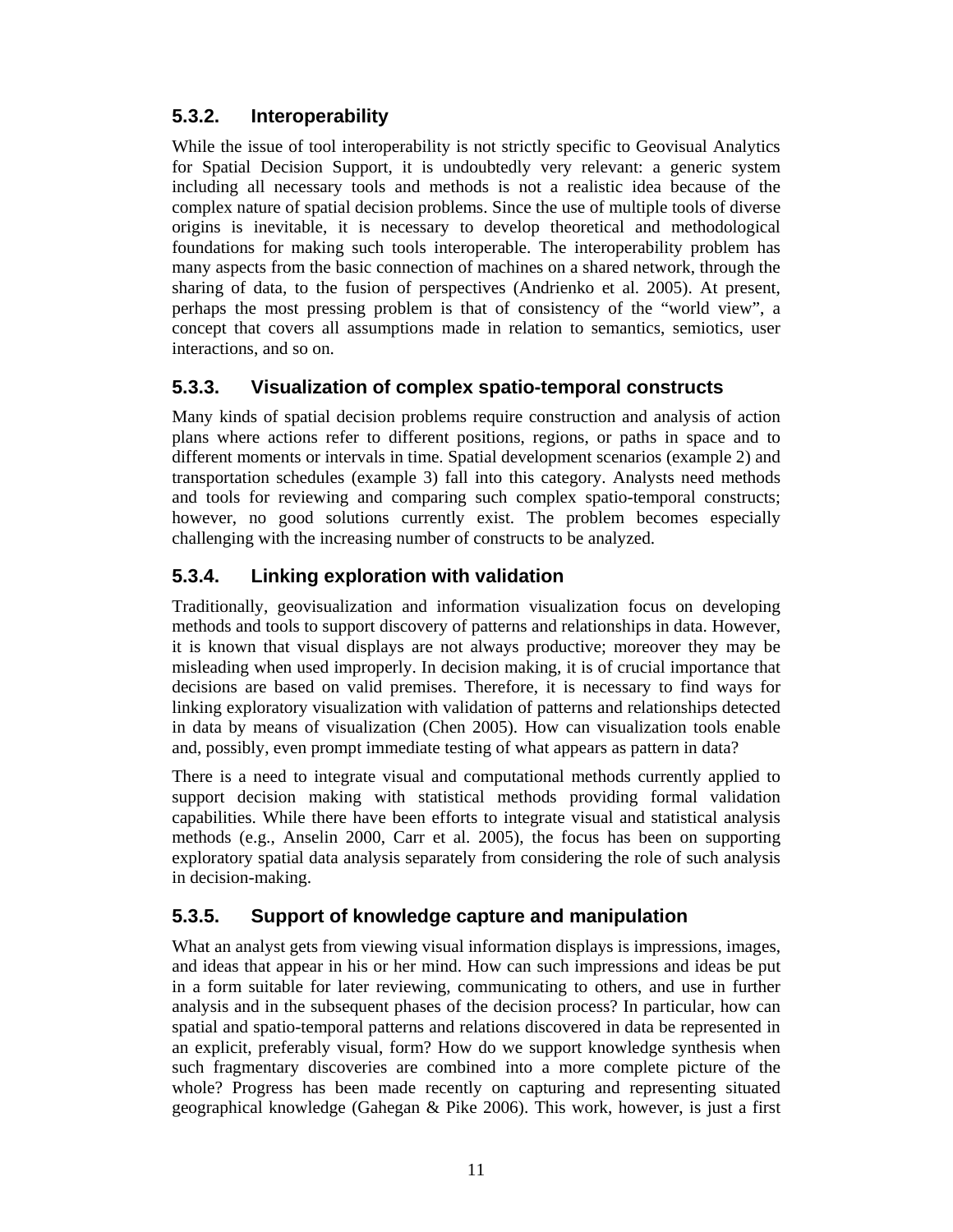step toward addressing a difficult problem and the ideas have yet to be extended from the context of supporting scientific research to that of supporting decision making.

## *5.4. Support consideration of heterogeneous information*

Most current support for spatial decision making, whether visual, computational, or both, focuses on single kinds of input information. Typical examples are exploratory spatial data analysis-based systems that emphasize analysis of multivariate numerical data, MCDA tools that focus on capture and analysis of human-provided ratings of criteria, and GIS-based decision tools that focus on map algebra-based overlay and related analysis operations. But, many real world decision situations require collection, organization, and analysis of much more heterogeneous kinds of information. Consider, for example, the director of an emergency response center charged with making decisions about preparation for and response to a hurricane event who must cope with maps and numerical data from hurricane forecast models, text-based situation reports from the field, real time video depicting traffic and/or impacts at road intersections around town, cell phone derived images showing the location of stranded travelers, and more. Enabling the use of rapidly changing, heterogeneous information for time-critical decisions is a fundamental challenge that integration of geovisual analytics with computational spatial decision making tools needs to address.

# *5.5. Support rational choice*

A number of mathematical theories and computational techniques have been devised to optimize the choice from multiple alternatives taking into account multiple criteria (Figueira et al. 2005). However, formal methods alone are not sufficient for supporting decision making because of the existence of tacit criteria and knowledge, which cannot be translated into numbers, formulas, or rules. This problem is recognized in the research area of multiple criteria decision analysis (MCDA), where theories and techniques are specially devised for handling it. One example is the Analytic Hierarchy Process (AHP), which is based on pairwise comparisons of alternatives and criteria by the decision maker. Generally, MCDA researchers acknowledge the importance of a fruitful dialogue between a computer system for decision support and the decision maker, where the system provides the decision maker with relevant information about reasonable alternatives and, in turn, obtains useful information about the preferences of the decision maker. In such a dialogue, graphical representations may be of great use. While modern MCDA software often includes such graphical displays as trees, plots, and bar charts, a recent survey of the state of the art (Figueira et al. 2005) shows that the MCDA research community is much more focused on mathematics than on visual or other interfaces that make methods accessible to and usable by the decision makers and other stakeholders.

MCDA per se does not specifically deal with spatial decision problems. The choice in spatial decision making is currently supported through integrating MCDA techniques with GIS capabilities (Malczewski 1999). GIS functions are used, first, to prepare input for MCDA tools in an appropriate form (which means, in particular, to translate spatial information into numbers, characters, or formulas), second, to represent the output of the MCDA tools on a map. This general framework by itself does not solve the problems related to large space of possible solution alternatives, complex structure of solutions, and heterogeneity and complexity of information relevant to characterization and evaluation of alternatives. These problems are a worthy target for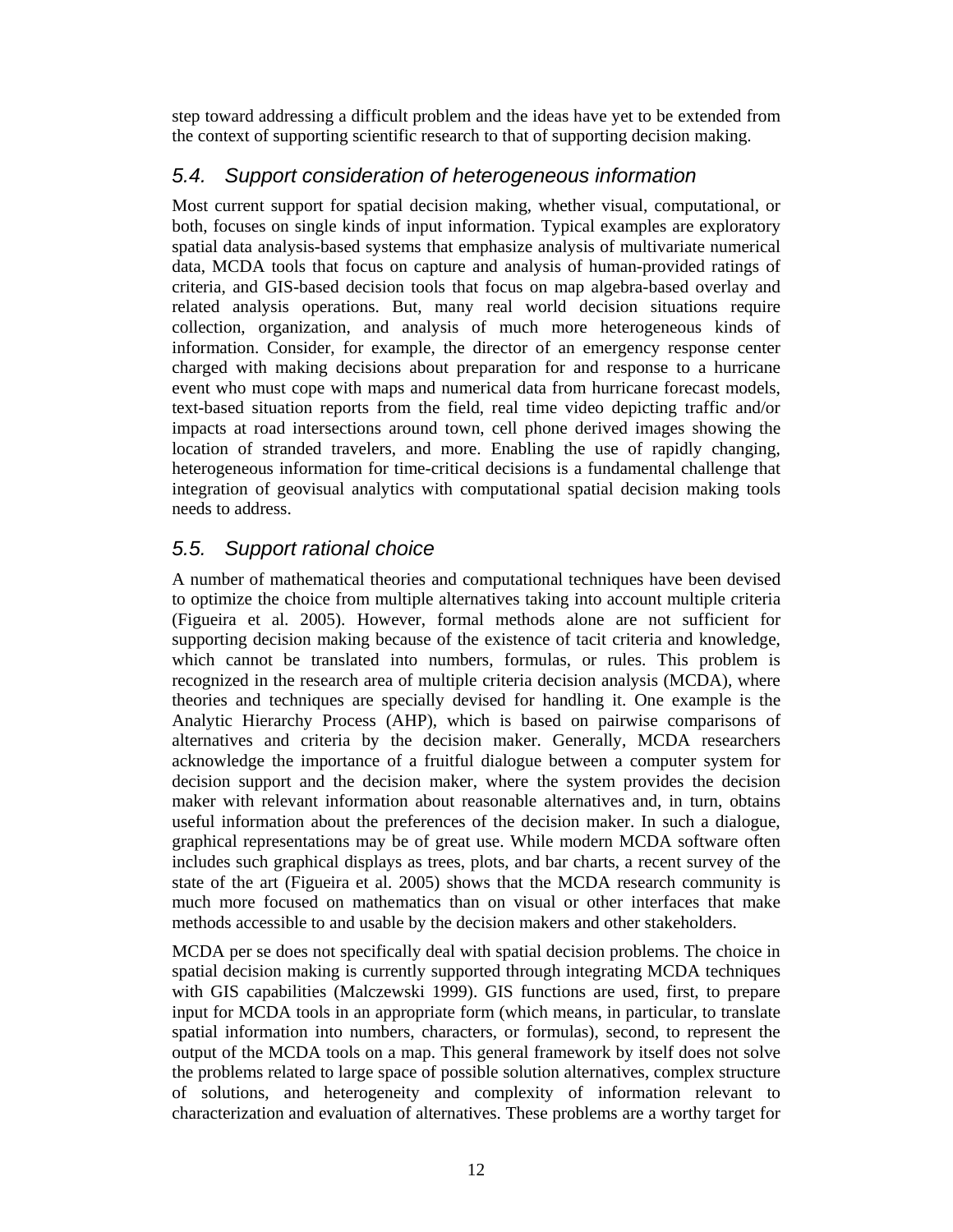geovisual analytics approaches, where MCDA methods may be organically incorporated through interactive and dynamic spatial interfaces. The paper by Rinner addresses this issue.

#### *5.6. Support reasoning, deliberation, and communication*

Decision making processes frequently involve multiple actors with different roles. Stakeholders and decision makers often rely upon services of expert analysts. It is important that the way in which an analyst or a group of analysts comes to the suggested variants of solution can be traced and understood. This means that the course of reasoning needs to be documented and presented in a convenient, easily understandable form, such as argument map (Kirschner et al. 2003). There is a need to support analysts in documenting and visualizing their inferences and arguments. This could be useful not only for communicating solution rationale to others but also for the analysts themselves as they could more easily review and check their own work, detect inconsistencies, unexplored possibilities, etc. Such support would be very beneficial when several analysts, for example, experts from different domains, are involved in problem solving and need to exchange their ideas and arguments and jointly find solutions.

A starting point for developing methods to support capturing and visualizing arguments is to draw upon the state of the art in the field of computer-supported argument visualization (Kirschner et al. 2003). At the same time, it is necessary to give close attention to the contemporary Web2.0 applications where people communicate, discuss, and collectively produce content of common value. Perhaps, the most related to the ideas of geovisually-supported collaboration are Wikimapia.org and ManyEyes (http://services.alphaworks.ibm.com/manyeyes/home; see also the paper by Heer et al. 2007 describing the predecessor of ManyEyes called sense.us). Wikimapia.org allows the users to attach their annotations to regions on a map. These annotations can then be commented on by other Web users. ManyEyes is a site where users can create, share, and comment on interactive visualizations, which include US and World maps and several types of charts and graphs. In this way, ManyEyes enables and promotes collective data analysis and discovery.

Technology is not the sole focus of interest in the collaborative Web2.0 applications but also (or, perhaps, even first of all) social, communicational, and behavioral aspects of their use, which need to be understood in order to find proper ways to support collaborative processes in spatial decision making. In this respect, it is also useful to learn how people collectively create intellectual artifacts in other Web2.0 projects not directly related to maps or visualization, such as Wikipedia. Resulting observations could be a valuable complement to the existing theories of people communication and group work, which are of great relevance to the design of tools for collaborative spatial decision making as shown in the paper by Hopfer and MacEachren in this issue.

In addition to the exchange of arguments and knowledge between the actors in decision processes, it would be beneficial if stakeholders and decision makers could not only passively follow the arguments provided by analysts but also participate in "what-if" testing to understand the consequences of each solution alternative. They would benefit from a "visual model", in which they can choose any of the options and see the expected outcomes. Decision makers should also be able to test the solutions for sensitivity to uncertain or subjective information involved and assumptions made.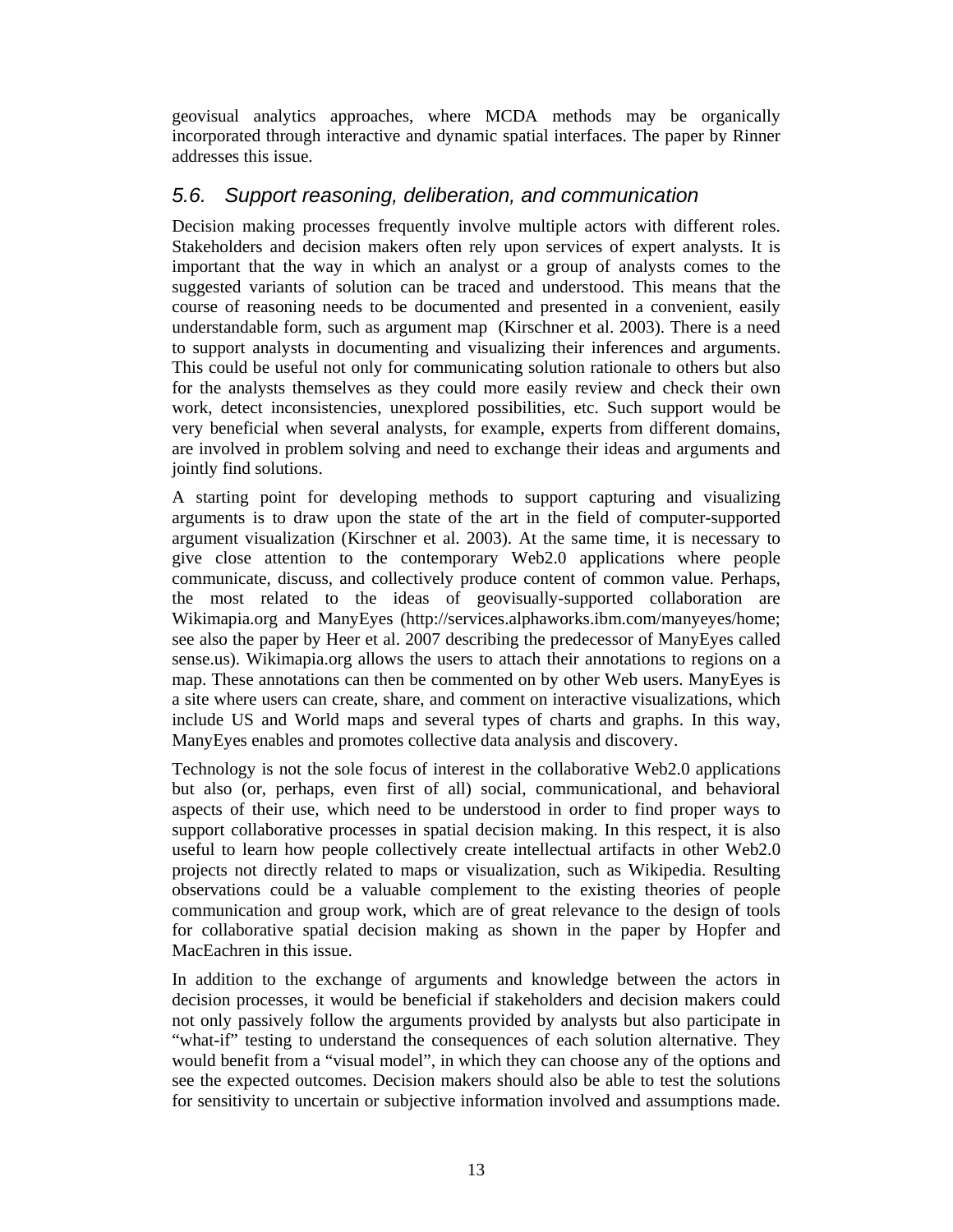Simple user interfaces and easily understandable visualizations are important for these purposes. It is a challenging research problem to determine how such visual models can be derived from results of problem analysis and option evaluation.

## *5.7. Support time-critical decision making*

In time-critical applications, the feasible alternatives and the information necessary for the choice must be, firstly, prepared very quickly and, secondly, presented to the decision maker so that he/she could quickly come to the right decision. The general requirements are:

- Reduce the information load on the decision maker: not only should irrelevant information be excluded but also the relevant information should be adequately aggregated and generalized leaving out unnecessary details.
- Use methods of representation that allow quick recognition of the meaning of the information conveyed.
- Increase the clarity of information presentation so that the information can be appropriately understood despite the pressures of time and stress.
- Support knowledge of key information, events, procedures, etc. through externalization in visual artifacts and interfaces that enable quick retrieval of decision relevant resources.

There is a large body of research that illustrates the role of visual artefacts as a means to off-load knowledge in support of memory and cognitive processes (Larkin & Simon 1987, Hutchins 1995). Hence, (geo)visual analytics has a good potential to fulfil these requirements.

### *5.8. Support analysis of decision effectiveness and revision of decisions*

There are decision problems where it is not sufficient just to make a decision but it is necessary to monitor the implementation of the decision and the evolution of the situation in which it takes place. The original decision may prove to be ineffective or no longer applicable because of changes in the situation. This requires the decision to be fully or partly revised. This kind of adaptive real-time decision making was discussed in the context of example 3, which refers to emergency situations; however, the need for re-assessment and revision of previous decisions may occur not only in time-critical applications. Geovisual analytics solutions are needed for analyzing the effectiveness of the current course of action, recognition of the need for revision, and discovering which part of the plan needs to be modified and in what way. Exploratory geovisualization techniques may provide some solutions.

### *5.9. Support different actors*

Various actors involved in decision making have different needs, as discussed above, according to their roles: analyst, consultant, stakeholder, or decision maker. Besides different needs, actors may also differ in many other respects, including domain and depth of expertise, educational level, computing skills, and experience in using maps, graphics, and information technologies more generally. The differences may be not just personal but implied by their roles. In order to support different actors, it is necessary to identify typical needs for each role and, as much as it is possible, define a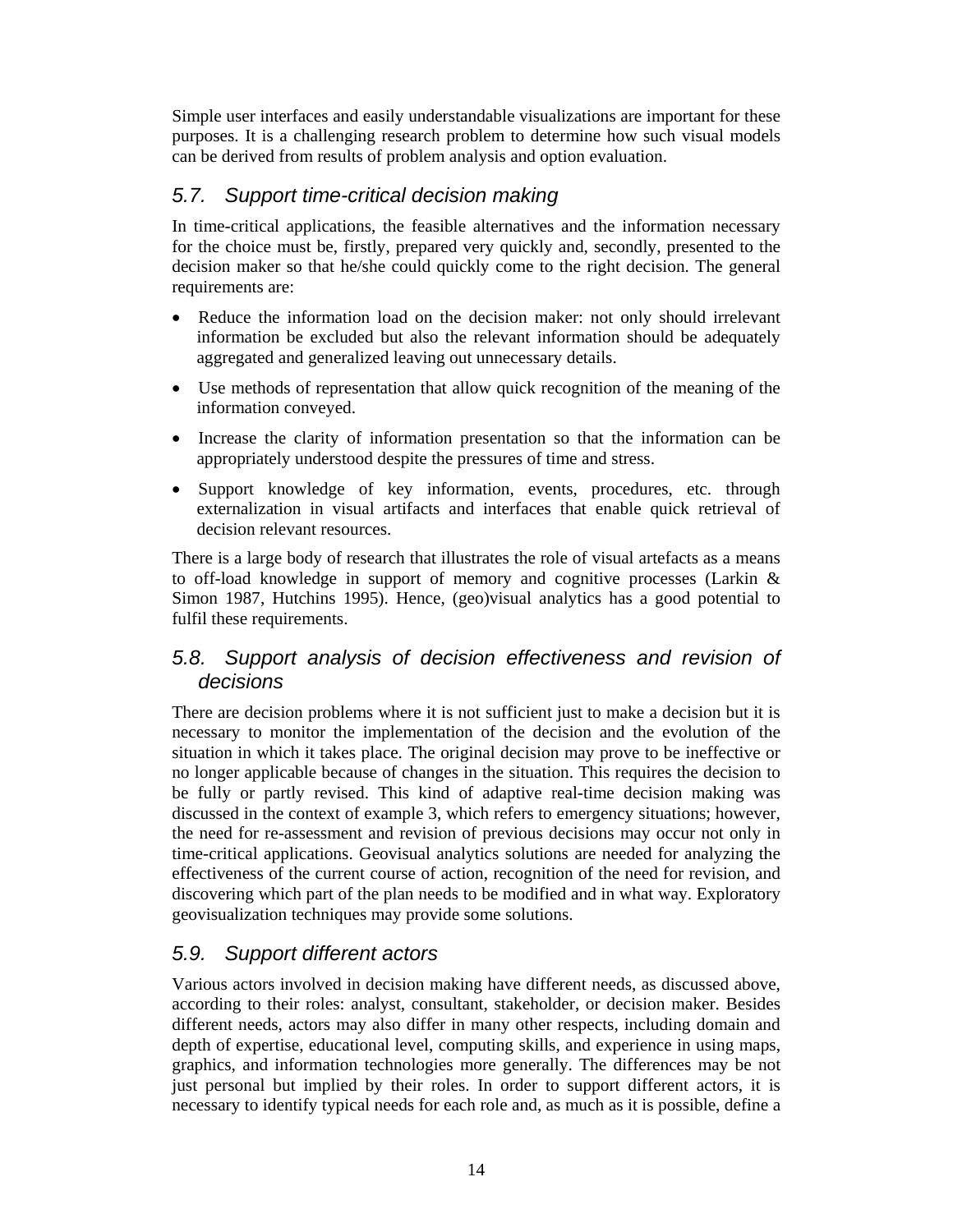typical profile in terms of the knowledge and skills that may be expected from a person playing this role. This will lay the foundation for task- and user-centered design of geovisual analytics techniques for spatial decision support. Research results and experiences from the areas of human-computer interaction (Jacko and Sears 2002, Dix et al. 2003, Shneiderman and Plaisant 2004), computer supported cooperative work (Palmer, et al, 1994; Zhu, 2006), and geocollaboration (Convertino, et al, 2005; MacEachren and Brewer, 2004) are of great relevance here.

Supporting different actors in the best possible way does not only involve defining adequate information content and choosing appropriate software techniques for visualization and interaction but also using appropriate hardware and technologies. Thus, it may be more natural for high-level managers or politicians, who are expected to make strategic decisions, to analyze and discuss a problem situation and decision options using a wall-size screen and interacting through speech and hand gestures than to do this with a standard workstation. For operational-level decision makers, who have to make their decisions "in the field", it may be more convenient to use handheld devices or head-mounted displays. Researchers in geovisual analytics for spatial decision support should adapt to and leverage modern advanced technologies related to visualization and interaction and, as mentioned above, consider the scalability of the techniques and tools being developed with respect to characteristics of various displays and environments such as size, resolution, interaction possibilities, and levels of immersion.

#### *5.10. Conclusion*

While some of the above mentioned research challenges have been addressed in the presentations at the workshop and in the papers included in this volume, we are still far from comprehensive solutions. One of the observations that could be made about the workshop is that a quite small proportion of the contributions dealt with both visualization and decision support. This reflects the general situation, in which there has been limited synthesis and cooperation between the research communities focusing on (geo)visualization and on spatial decision support. To achieve significant advances, both in creating tools and in developing the theory, focused efforts of truly multidisciplinary teams are necessary, where "visualizers" closely cooperate with "decision analysts" as well as experts from other related disciplines. That is one of the reasons why the organizers of the workshop, in particular, the Commission on Visualization of the International Cartographic Association, decided to define and popularize the concept of Geovisual Analytics for Spatial Decision Support. This new research direction and the opportunity to re-focus geovisualization research is designed to attract the attention of scientists with relevant expertise and interests and to promote the development of the kind of cross-disciplinary research that is required to move the community forward in addressing the pertinent research issues outlined and discussed here.

# **6. Structure and contents of the special issue**

The paper "Visual Analytics of Spatial Interaction Patterns for Pandemic Decision Support" by Diansheng Guo addresses the problem of scalability of geovisual analytics tools with respect to the amount of data that needs to be analyzed. The author demonstrates how spatial interaction patterns discovered by analyzing population movement data can help in finding effective strategies for pandemic mitigation. Since the population movement data are very large and cannot be directly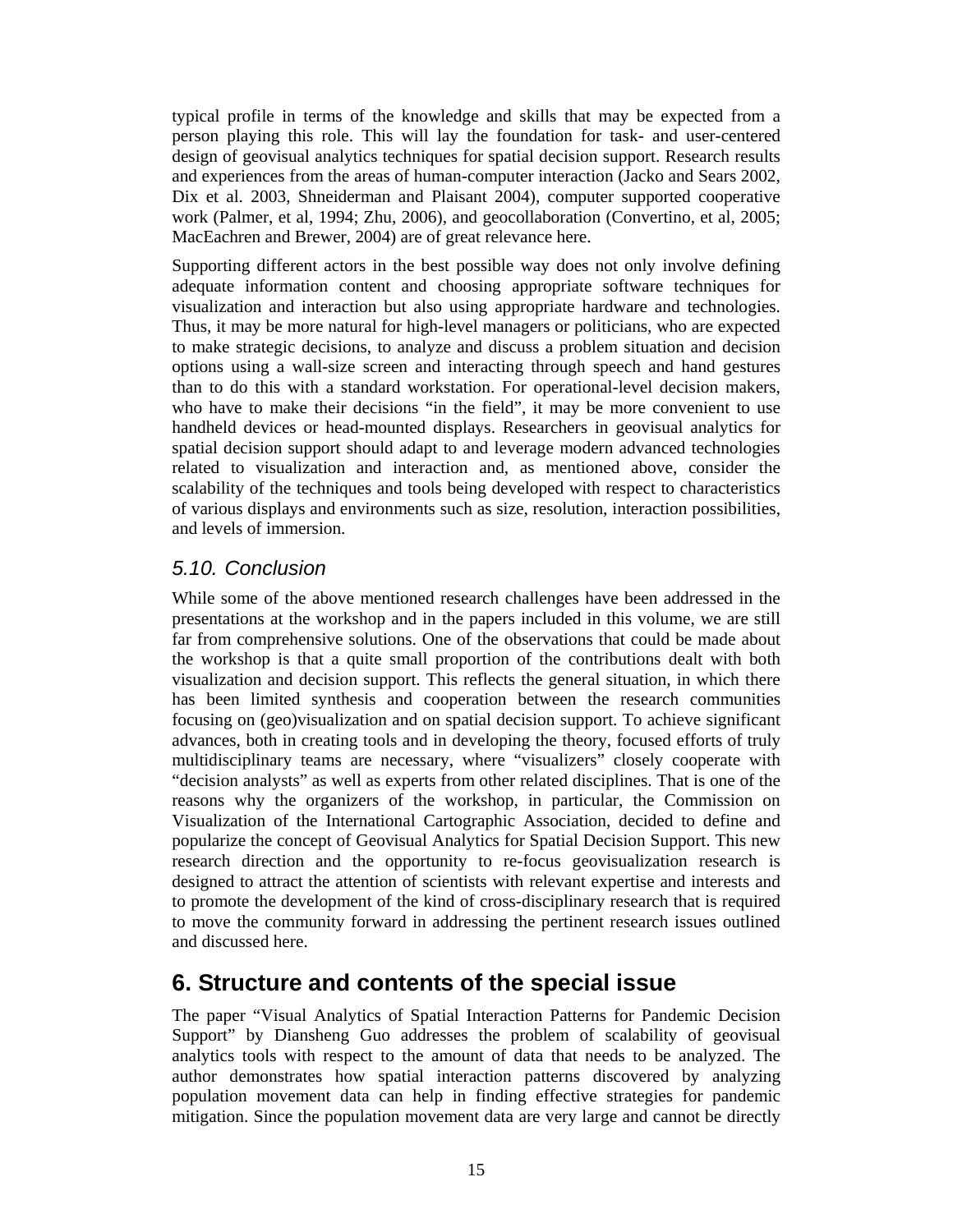displayed and reviewed, computational (data mining) techniques are applied to synthesize the data and visualize them in such a way that the user can see the relevant patterns. It is interesting that spatial interaction patterns are appropriately exposed by means of a reorderable matrix display rather than a map. This shows that sticking only or mostly to map-based interfaces would be counter-productive for geovisual analytics.

Mike Sips, Jörn Schneidewind, and Daniel A. Keim, the authors of the paper "Highlighting Space-Time Patterns: Effective Visual Encodings for Interactive Decision Making", integrate computational and visual methods to support the discovery of patterns in large-size data warehouses and analysis of changes of these patterns over time. The authors use multivariate clustering to extract groups of objects with similar values of multiple attributes and apply visualization to investigate the uncertainty of the clusters and their temporal evolution. The analytical tool enables interactive drill-down for examining the sensitivity of the detected patterns to the spatial resolution.

The use of data mining methods is also described in the paper "Towards a Framework for Mining and Analyzing Spatio-temporal Datasets" by Michela Bertolotto, Sergio Di Martino, Filomena Ferrucci, and Tahar Kechadi. The authors present an ongoing work on developing a system for the analysis of large spatio-temporal datasets. Data mining is used for extracting patterns in the form of association rules. Different categories of users can explore these patterns either in a Java3D user interface, which is focused on specifics of the patterns, or in a Google Earth-based interface, which puts the patterns into the geographical context. The system is demonstrated on two application examples with rather different data structures: continuous spatio-temporal fields describing development of a hurricane, and discrete events characterizing highway incidents.

Claus Rinner presents the paper "A Geographic Visualization Approach to Multi-Criteria Evaluation of Urban Quality of Life" dealing with the use of geovisualization in combination with multi-criteria evaluation methods. The author has undertaken a pilot study to assess the usefulness of interactive visual interfaces in the evaluation of urban quality of life. In the study, users interacted with multi-criteria evaluation models and explored the sensitivity of their results to various settings by means of interactive, highly reactive map displays. The users noticed that the multi-criteria models were somewhat simplistic and incomprehensive, as a consequence of the difficulty of modelling urban quality of life in a quantitative way. This indicates the need for an expert analyst to critically review model results in combination with other relevant geospatial information in order to develop appropriate decision-making strategies. Interactive maps appear to be adequate to this purpose.

Suellen Hopfer and Alan M. MacEachren in the paper "Leveraging the Potential of Geospatial Annotations for Collaboration: a Communication Theory Perspective" speak about the support of collaboration in space-related problem solving and decision making. The authors discuss the role of various forms of geospatial annotations attached to locations on map-based displays in supporting collaborative spatial planning. They consider one of the problems often encountered in group discussions, the collective information sharing bias, when group members tend to pay more attention to commonly known (shared) information at the expense of unique information known to a single member. Hopfer and MacEachren argue that geospatial annotations have a potential to reduce the bias and present their recommendations for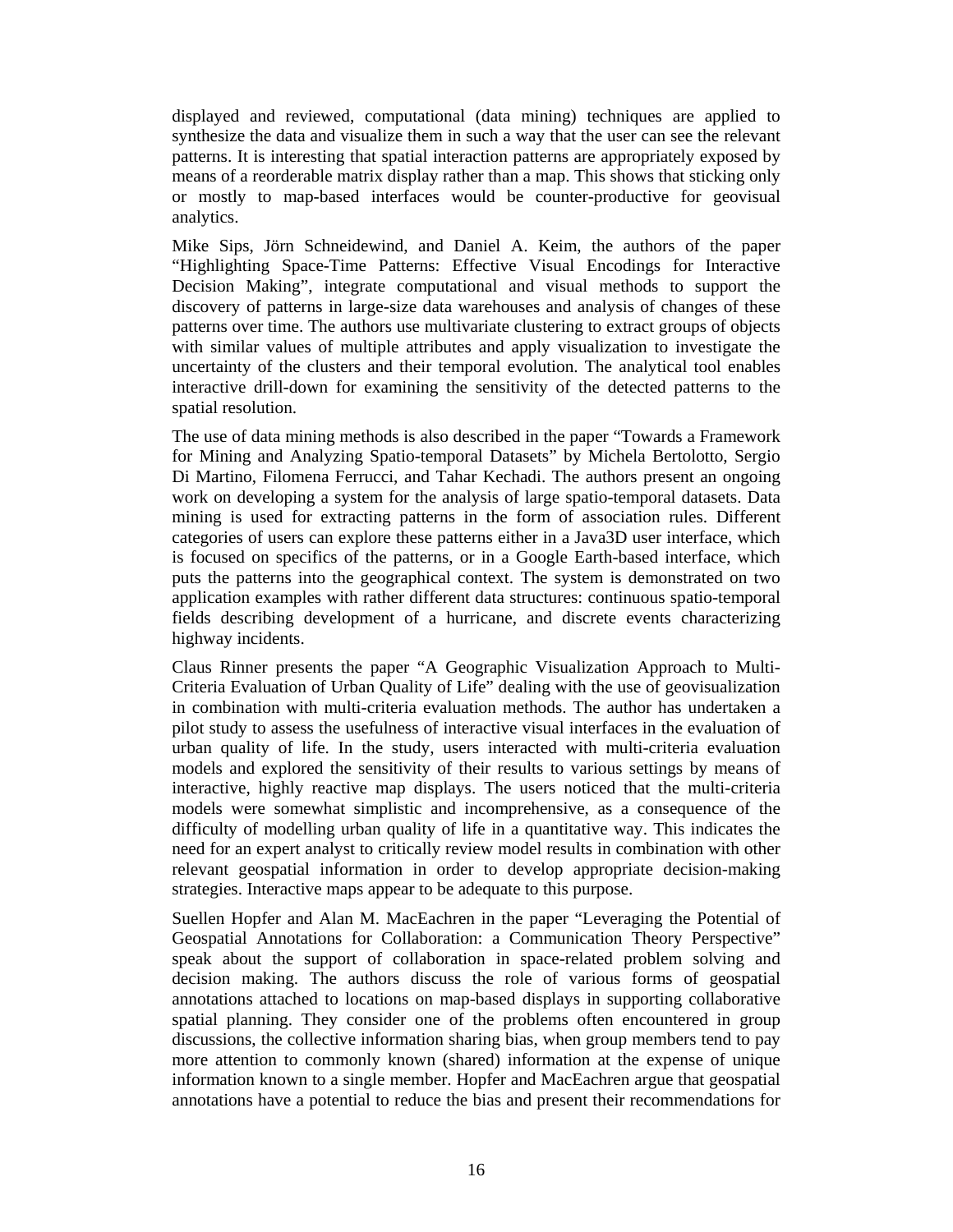the design of geospatial annotation tools for collaboration support. The recommendations are grounded in a relevant theoretical framework and account for informational, social, and psychological aspects of group information sharing.

The paper "A Spatio-temporal Population Model to Support Risk Assessment and Damage Analysis for Decision Making" by Terhi Ahola, Kirsi Virrantaus, Jukka Matthias Krisp, and Gary Hunter touches upon an important topic of accounting for the temporal variation in data used for spatial decision making. The authors apply an interesting approach where human knowledge (expert judgments), which is utilized by a computational tool for risk assessment, compensates for the lack of exact timereferenced data about the dynamics of the spatial distribution of city population. Despite the simplicity of the knowledge model used, a case study demonstrated a substantial improvement in the quality of the resulting assessment as compared to the case when the temporal variation was not taken into account. It is important that the knowledge base can be easily updated by the user. The authors envision humanmachine analytical systems where new knowledge is created through the use of visual tools during the process of analysis and added to the knowledge base for further utilization by both the human and the computer.

The papers in this special issue cover only a subset of the research topics that were identified as important in the discussions at the workshop. This is not surprising for an emerging research field, where an appropriate cross-disciplinary scientific community is yet to be built. We hope that this issue will draw the attention to this field and stimulate further research.

Finally, we want to take this opportunity to thank the reviewers for their critical comments on the manuscripts and the authors for their timely and careful revisions. We also indebted to Jason Dykes (City University, London), Werner Kuhn (University of Muenster), and Jim Thomas (National Visualization and Analytics Center) for their helpful comments and suggestions on the content of this editorial paper.

# **References**

Andrienko, G., Andrienko, N., Dykes, J., Gahegan, M., Mountain, D., Noy, P., Roberts, J., Rodgers, P., Theus, M. (2005): Creating instruments for ideation: software approaches to geovisualization. In: *Exploring Geovisualization*, ed. by Dykes, J., MacEachren, A., Kraak, M.-J. (Elsevier, Oxford 2005) pp. 103-125

Anselin, L. (1989): *What Is Special about Spatial Data? Alternative Perspectives on Spatial Data Analysis.* Technical Report 89-4. Santa Barbara, CA: National Center for Geographic Information and Analysis.

Anselin, L. (2000): Computing environments for spatial data analysis, *Journal of Geographical Systems*, 2, 2000, pp. 201–220.

Carr, D. B., White, D., and MacEachren, A. M. (2005): Conditioned choropleth maps and hypothesis generation, *Annals of the Association of American Geographers*, 95(1), pp. 32-53.

Chen, C. (2005): *Top 10 Unsolved Information Visualization Problems*, IEEE Computer Graphics and Applications, July/August 2005, pp. 12-16

Convertino, G., Ganoe, C. H., Schafer, W. A., Yost, B., and Carroll, J. M. (2005): A multiple view approach to support common ground in distributed and synchronous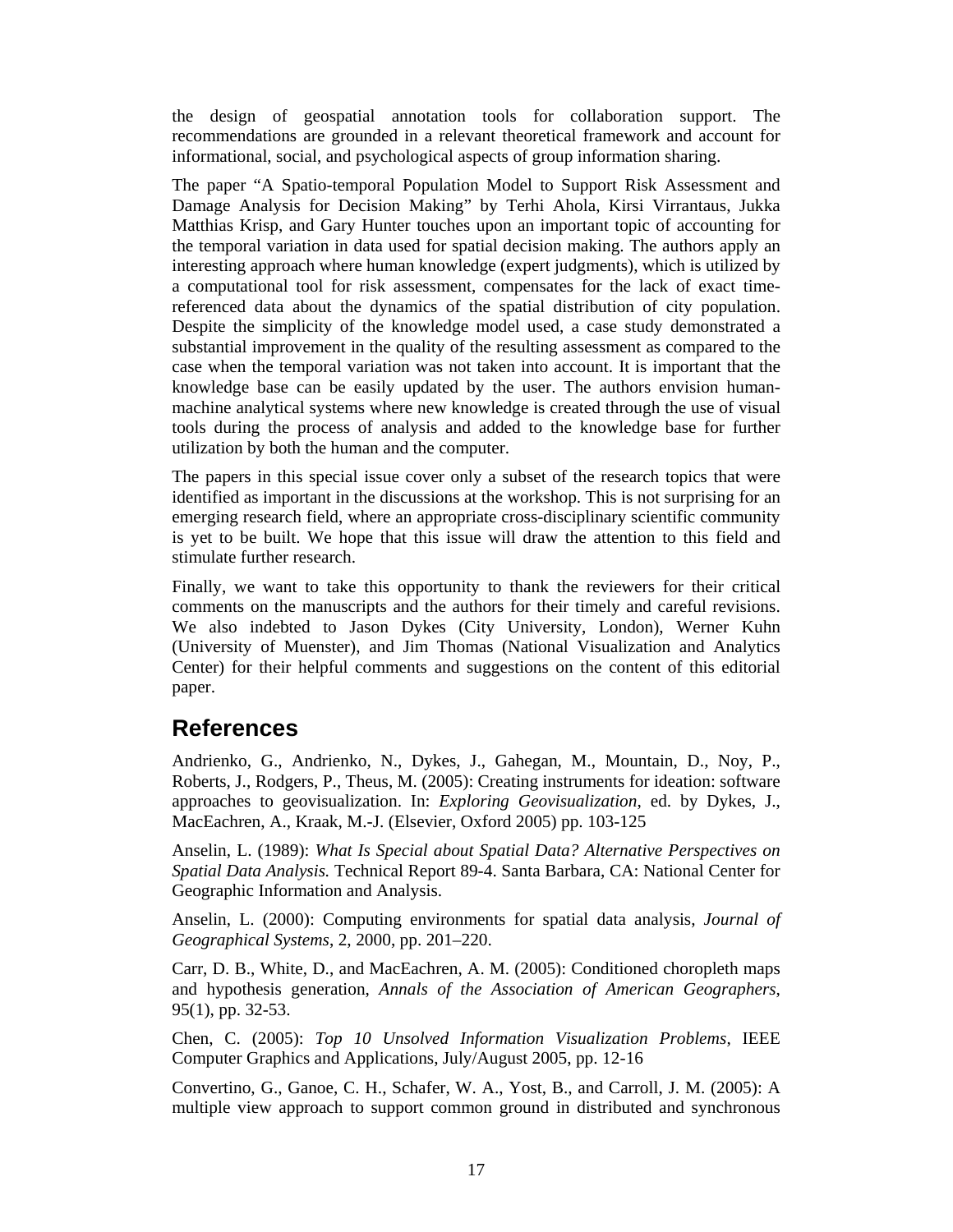geo-collaboration, in *Proceedings of the Third International Conference on Coordinated & Multiple Views in Exploratory Visualization (CMV'05)*, London, 5th July 2005, pp. 121-132.

Dix, A., Finlay, J., Abowd, G. D., and Beale, R. (2003): *Human-Computer Interaction (3rd Edition)*, Prentice Hall, 2003.

Dykes, J., MacEachren, A.M., and Kraak, M.-J., editors (2005): *Exploring Geovisualization*, Elsevier, Amsterdam, the Netherlands, 2005

Figueira, J., Greco, S., and Ehrgott, M., editors (2005): *Multiple Criteria Decision Analysis: State of the Art Surveys*, Springer Science + Business Media: Boston, USA, 2005

Gahegan, M., and Pike, W. (2006): A situated representation of geographical information, *Transactions in GIS*, 10(5), pp. 727-749.

Goodchild, M.F. (2003): GIS: Finding the mainstream, *GIS Development: The Asian GIS Monthly*, 7(1), pp. 8-15; see also http://www.scangis.org/scangis2003/papers/goodchild.pdf

Han, J., and Kamber, M. (2006): *Data Mining: Concepts and Techniques (2nd edition),* Morgan Kaufmann/Elsevier, San Fransisco, CA, USA, 2006

Hand, D.J., Mannila, H., and Smyth, P. (2001): *Principles of Data Mining*, The MIT Press, Cambridge, MA, USA, 2001

Heer, J., Viegas, F.B., and Wattenberg, M. (2007): Voyagers and Voyeurs: Supporting Asynchronous Collaborative Information Visualization, *Proceedings of CHI 2007*, April 28 – May 3, 2007, San Jose, California, USA

Hutchins, E. (1995): *Cognition in the Wild*, Cambridge, Mass: MIT Press.

Jacko, J.A., and Sears, A., editors (2002): *The Human-Computer Interaction Handbook*, Lawrence Erlbaum and Associates, Mahwah, NJ, USA, 2002

Kirschner, P.A., Shum, S.J.B., and Carr, C.S., editors (2003): *Visualizing Argumentation*, Springer-Verlag, London, UK, 2003

Larkin, J. H., and Simon, H. A. (1987): Why a diagram is (sometimes) worth ten thousand words, *Cognitive Science*, 11, 65-99.

MacEachren, A. M., and Brewer, I. (2004): Developing a conceptual framework for visually-enabled geocollaboration, *International Journal of Geographical Information Science*, 18(1), pp. 1-34.

Malczewski, J. (1999): *GIS and Multicriteria Decision Analysis*, John Wiley & Sons: New York, USA, 1999

Malczewski, J. (2006): GIS-based Multicriteria Decision Analysis: a Survey of the Literature, *International Journal of Geographical Information Science*, 20 (7), August 2006, pp. 703-726

Nevo, D., and Wand, Y. (2005): Organizational memory information systems: a transactive memory approach. *Decision Support Systems*, 39(4), 549-562.

Palmer, J. D., Fields, N. A., and Brouse, P. L. (1994): Multigroup Decision-Support Systems in CSCW, *Computer*, 27(5), pp. 67-72.